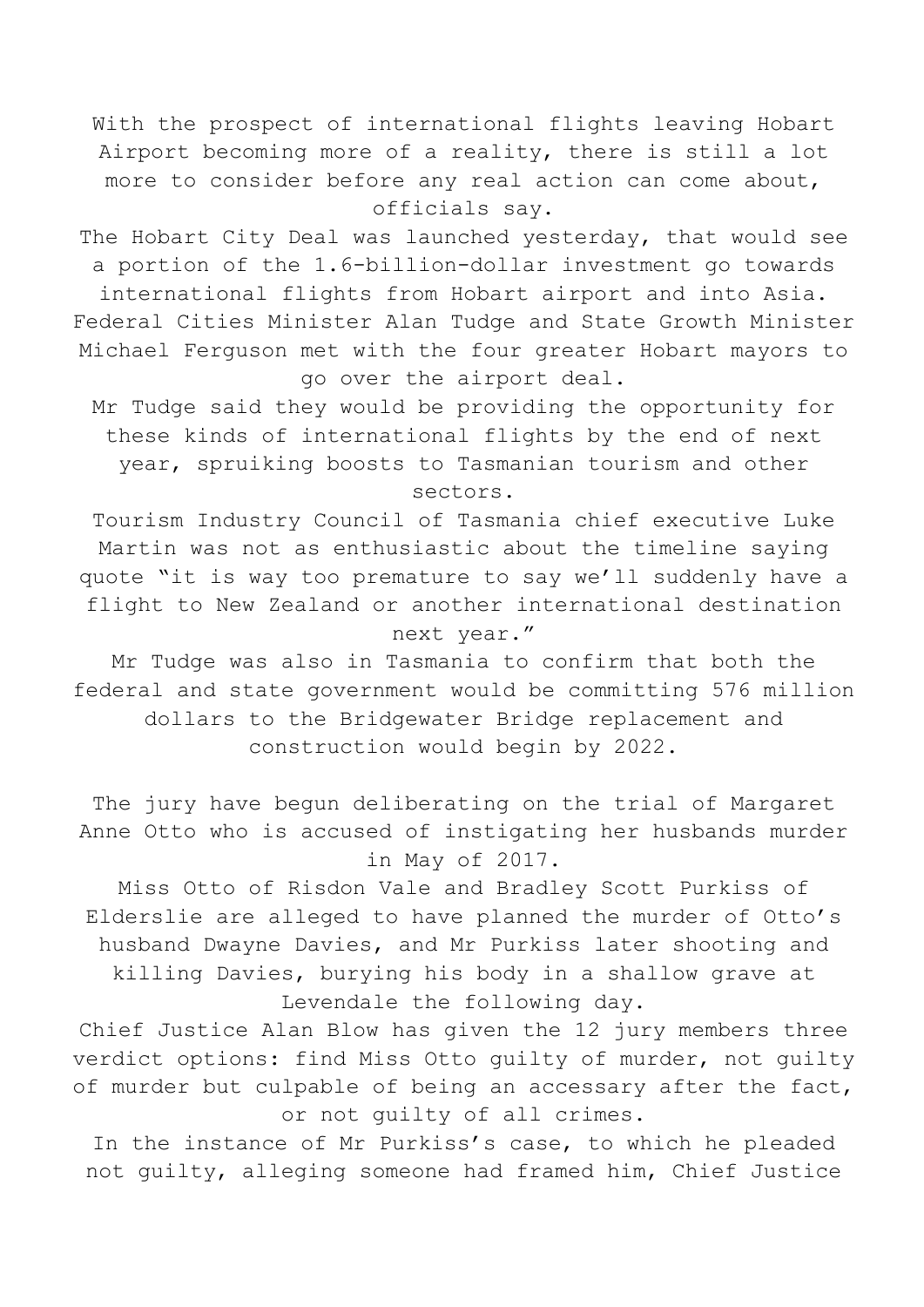Blow said quote "the chances of someone else killing Mr Davies are so remote the only sensible conclusion is that Purkiss was the killer."

Aaand Prime Minister Scott Morrison has paid a visited to the state today, appearing at the Burnie Show as it celebrates its 100<sup>th</sup> year.

He was set to open the show on its monumental milestone, while also delivering on his election promise to pledge 20 million dollars to keep local agricultural shows alive. This is the second time the prime minister has come down to Tasmania since the election, and in doing so, he urges state and national rural show peak bodies to seek up to five hundred thousand dollars in upgrade, maintenance or purchasing fees under the current grant.

To sports news, and Norther Territory hockey play, and Kookaburras star Jeremy Hayward will play in the Hockey One season for the Tasmanian Tigers.

With 149 international matches under his belt and 62 goals, Hayward brings not only experience and depth to the Tassie side, but his world-renowned penalty corner flicking skills too.

He said one of the big motivations to play for the Tigers was taking the field with his national skipper Eddie Ockenden, saying quote "Combine being able to play alongside him, with the bonus of coming to Tasmania three times for home matches and explore what the state has to offer was very appealing."

The Tigers play their first match tonight against the Adelaide Fire at the Tasmanian Hockey Centre from 6:30.

And lastly the Smithton Football Club has been forced to permanently fold in its 100<sup>th</sup> year, after sitting out last season due to a lack of playing numbers.

The club was formed in 1919, and at its annual general meeting on Wednesday night, president Nic Bellinger